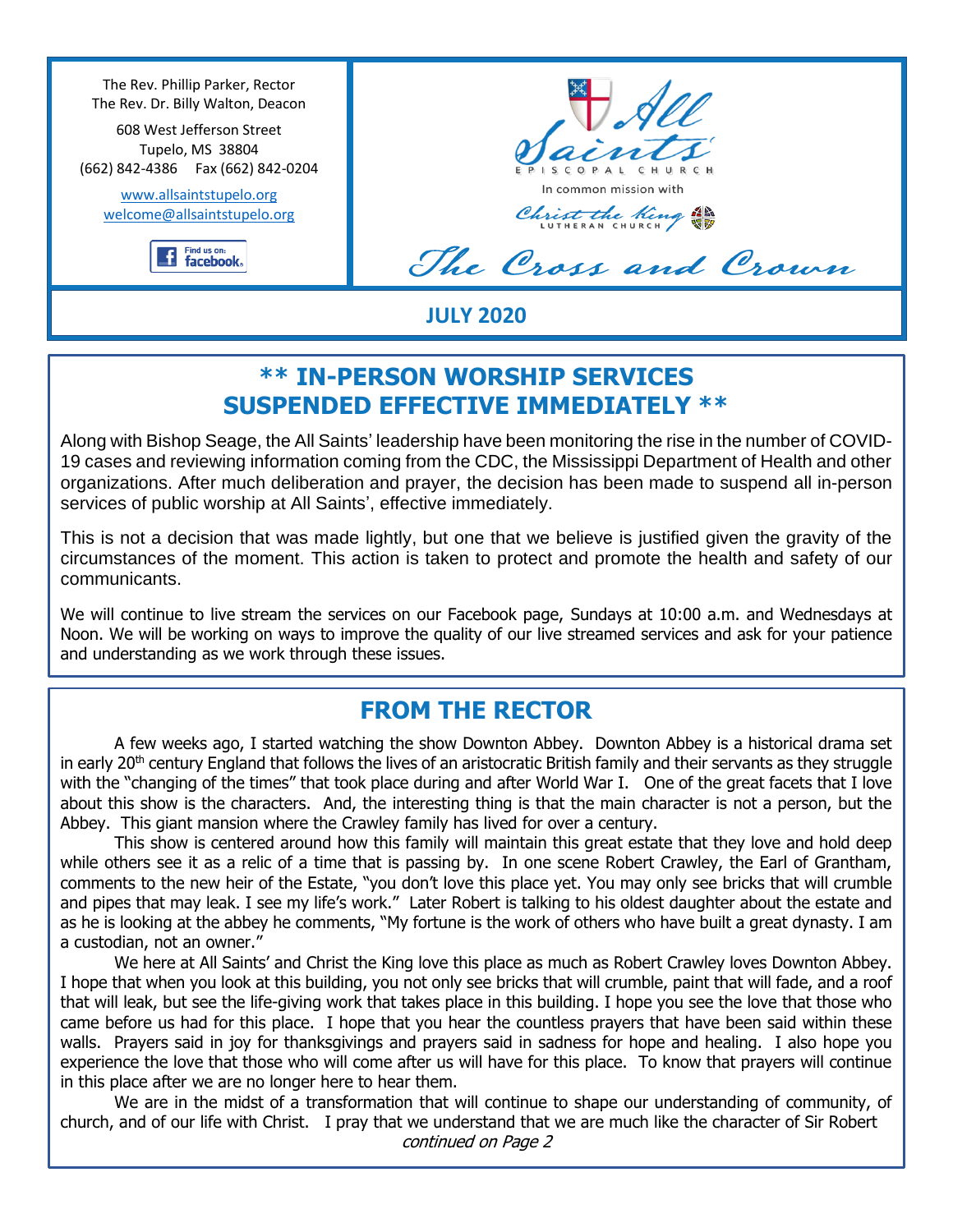#### From the Rector continued…

Crawley on Downton Abbey. That like him, we are not the owners of this wonderful estate here on Jefferson Street. We are the custodians of this place. God is the true owner of this church. Our fortune is the work of others.

We were to spend this year celebrating our 150<sup>th</sup> anniversary of the founding of All Saints' Episcopal Church here in Tupelo. While we had hoped for a year of celebrations, that has not been the case. Instead of celebrations, we are having to practice social distancing. We had to transform with this changing world in ways that we would never have expected just a few months ago. However, we have not lost sight of our true mission, the mission of God. Instead of feeling saddened by what we have experienced over the last several months, we should be encouraged about the possibilities of what All Saints' and Christ the King can do within the next 150 years. It is up to us to listen to God as we move into the future. It is up to us to maintain this gift for those who will come after us so that they may encounter God's life changing love and grace.

For us to do this, we must remember our promise that was made when All Saints' discerned the need to improve our buildings and campus. Great care has been made to build a beautiful place to worship and grow with God. A beautiful place that was laid on a foundation that started 150 years ago. A beautiful place that will be the foundation for future growth as we enter our next 150 years. We need to be true custodians of All Saints' and Christ the King and envision a strong future for this Church. A Church that will strive to shine Christ's light wide across this world. We all will be custodians of this wonderful place. We all will do this out of our love for this place and our love for God.

God be with you, God bless you, and may Christ's peace be with you, **Phillip+**



Our love and sympathy to: David, Eileen and Claire Bailey on the death of David's brother Paul.

 Kamme Riddle on the death of her aunt, Betty Jane Mathews.

"Rest eternal grant to them, O Lord, and let light perpetual shine upon them."



**132 faithful volunteers served 1,376 meals**

to individuals, families with children, those employed who are food insecure, those unemployed due to COVID-19 and homeless persons.

**Our immediate needs** are coffee, and any type of individually wrapped breakfast items such as, cereal bars, muffins, Pop-Tarts or applesauce.



The CARE Team assists the Priest and Deacon with the pastoral care needs

of the parish. Service is organized into teams that serve once every 6 weeks. If you are interested in serving with this ministry, contact the office at 842-4386, Vickie Vance or Joellen Murphree.

Last month, the Care Team made 24+ visits, 2 food deliveries, 2 flower deliveries, sent 2 notes and made many check-in phone calls.



long green Season after Pentecost. Links to the podcasts and to the week's readings are in parish-wide emails sent out every Saturday evening and posted to the All Saints' Facebook page on Sunday morning and again in the Saints' News emails on Tuesdays. These podcasts offer a great way to stay engaged with locally grown Christian education until we're fully able to gather again.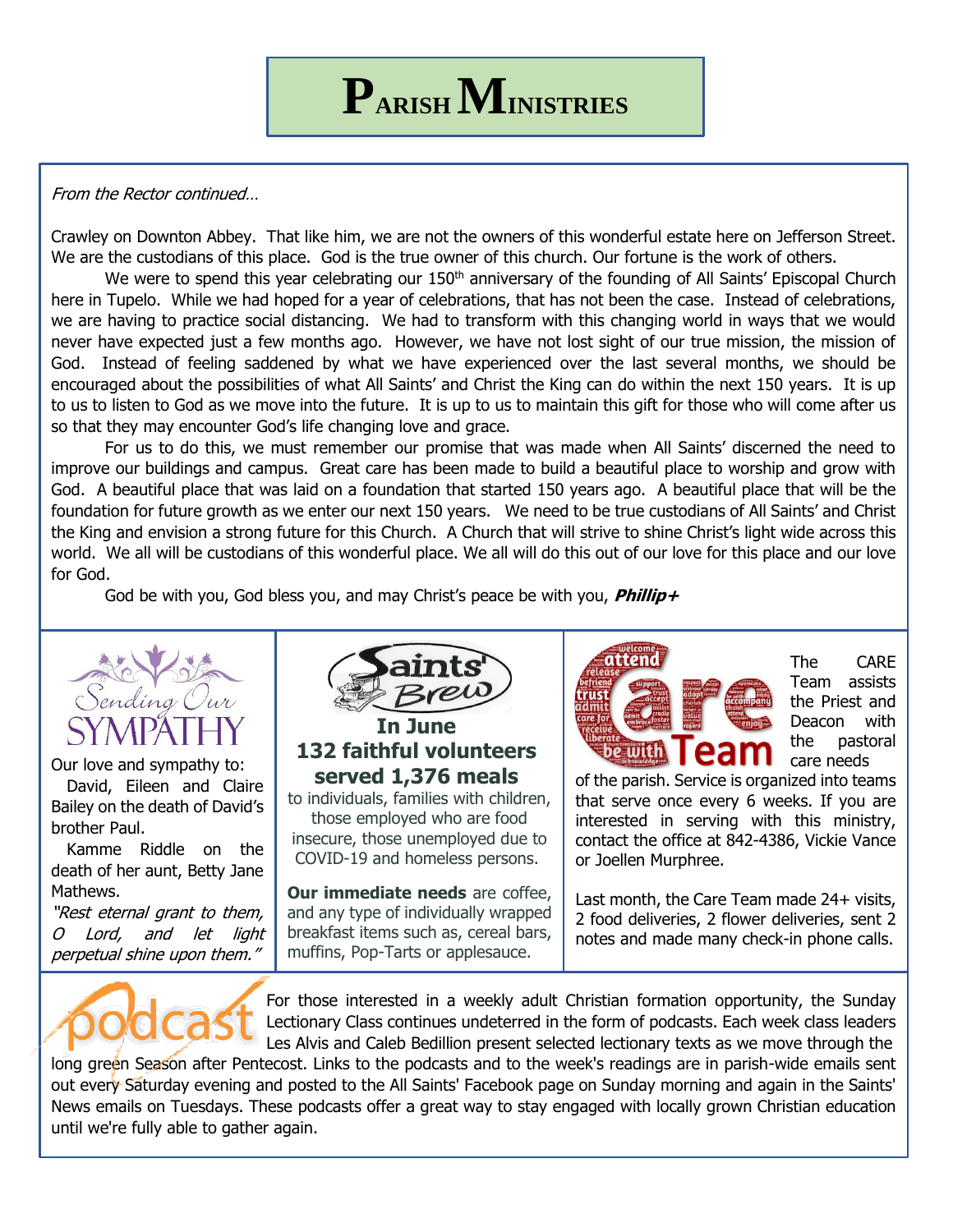$\mathbf{F}_{\text{ROM THE}}$ 

**For more information, visit our website www.allsaintstupelo.org**

**f** Find us on<br>**https://facebook.com/AllSaintstupelo/** 

God, who is the giver of every good gift, you are ever present in our lives and in the world. You act through us, your people, to care for and provide for everyone. We pray for the courage to break out of our insecurity and fear around money as we deepen our understanding of our relationship to you and how we use our financial resources to do your work in the world. We pray these things that we might know you better, that you will increase our desire and ability to give and help others through ministry and friendship and to gratefully commit ourselves to the work you have given us to do. Amen. Borrowed from Trinity Episcopal Church, Swanton, Vermont

### **OPERATING – JUNE 2020**

| <b>Revenue:</b><br>Pledge<br>All other sources<br>Total | Actual<br>\$44,633<br>\$2,163<br>\$46,796 | <b>Budget</b><br>\$39,442<br>\$4,731<br>\$44,173 |
|---------------------------------------------------------|-------------------------------------------|--------------------------------------------------|
| <b>Expenses:</b>                                        |                                           |                                                  |
| Clergy                                                  | \$10,247                                  | \$10,687                                         |
| Staff                                                   | \$12,676                                  | \$13,466                                         |
| Office                                                  | 723<br>\$                                 | \$1,367                                          |
| <b>Physical Plant</b>                                   | \$4,827                                   | \$8,758                                          |
| <b>Community Outreach</b>                               | \$8,214                                   | \$8,339                                          |
| <b>Worship/Programs</b>                                 | \$1,293                                   | \$2,461                                          |
| Total                                                   | \$37,979                                  | \$45,079                                         |
| <b>Net Total</b>                                        | 8,817<br>\$                               | (\$<br>906)                                      |

| <b>Year-to-date operating surplus <math>(\\$ 8,250)</math></b> |  |  |
|----------------------------------------------------------------|--|--|
|                                                                |  |  |

### **CAPITAL CAMPAIGN – JUNE 2020**

| Actual Revenue            | \$9,256       |
|---------------------------|---------------|
| <b>Actual Expenses</b>    | \$17,158      |
| Net                       | $($ \$ 7,902) |
| Cash Balance at month end | \$122,721     |

## **From the Treasurer…**

I'm pleased to tell you that All Saints' saw an uptick in pledge giving in June, with receipts against pledged commitments exceeding budget by approximately \$5,000. Thank you all for continuing to support our parish financially. While this is good news we continue to see shortfalls to budget in plate collections and non-pledge offerings. While attendance was limited at our in-person services, giving typically received at those services naturally suffered. For those households that typically give in person, please consider our online giving options.

**Via mail:** All Saints' Episcopal Church, 608 W Jefferson St., Tupelo, MS 38804

#### **www.allsaintstupelo.org**

Click on "Giving to All Saints'" in the blue ribbon just below the logo under "Quick Links" click on "Giving to All Saints Online". Halfway down this page on the left, select "Click HERE to Give to All Saints' Online!". On this page type in a dollar amount and your email address and click "Continue" If you have already setup an ACS access then login or click to the right "Continue as Guest." This will take you to a screen where you can enter your card information or bank account for an eCheck. Then click "Give" at the bottom

**Or text** ALLSAINTSTUPELO TO 73256. You will receive a text with a link that will take you directly to the online giving screens just described above



you can check your giving records, update your contact info and download a parish directory online? If you don't already have a login set up, here's how:

#### 1. Go to www.allsaintstupelo.org

2. Click on "Login to My All Saints" on the right-hand side of every page (close to the bottom).

3. Click on "Need a Login? Click here". The screen will prompt you to enter your email address and your name. You will receive an email with a link to set your password. Once you have set your password, you will be logged in. From there, you can view the options available.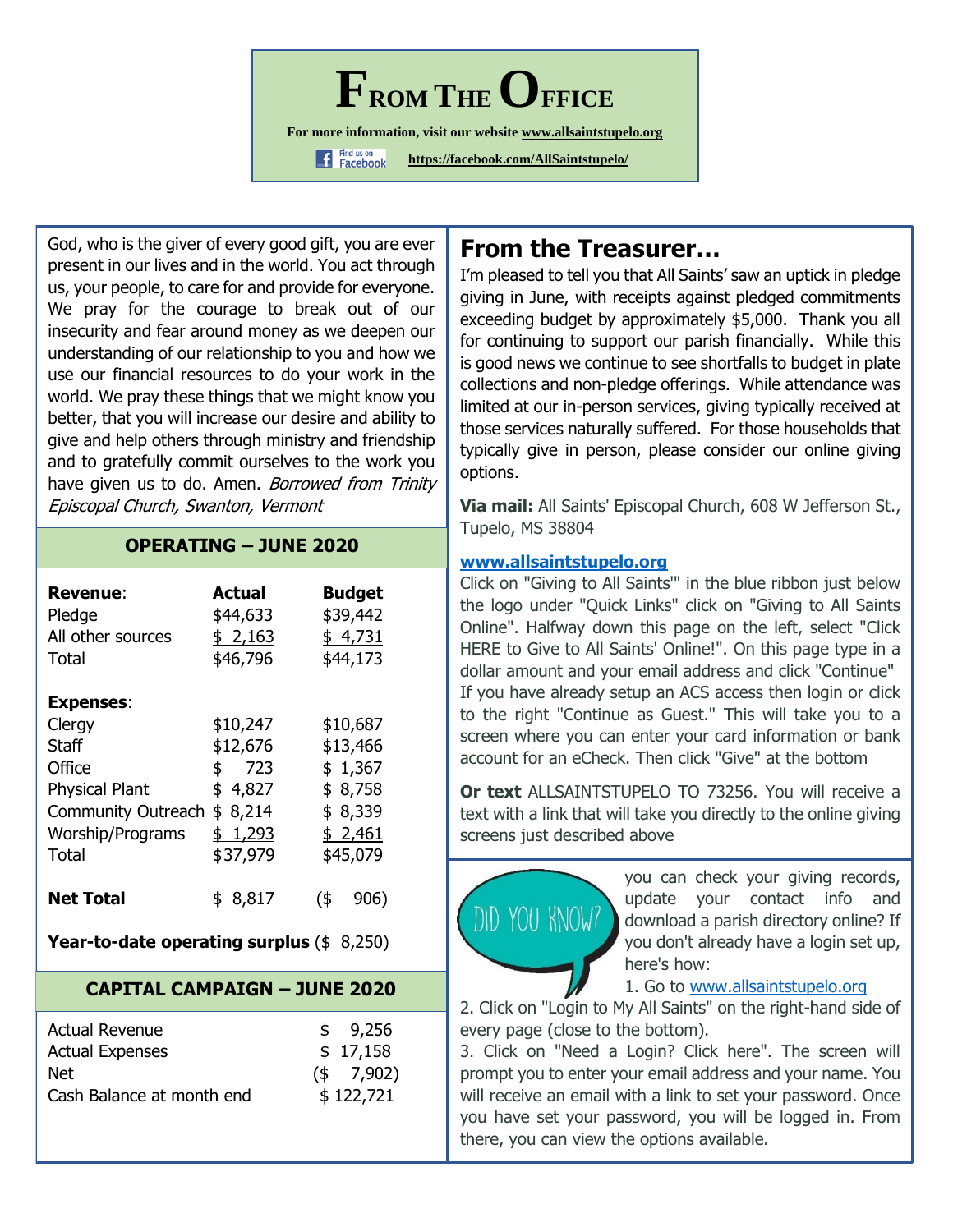**FROM BISHOP SEAGE**

July 11, 2020

Dear Friends,

We find ourselves at a moment in time that requires action by our Diocese and her leadership. The COVID-19 pandemic and crisis has forced some longstanding issues to the forefront of my concerns. The financial history of Gray Center, our camp and conference facility, is a troubled one. Wellintentioned, but unsuccessful programs and management practices allowed the accumulation of significant debt to the Trustees of the Diocese as well as other Diocesan and private entities. With the cancellation of virtually all income producing events for the year 2020, and little light at the end of the tunnel for months to come, the survival of the original mission of the Gray Center, Camp Bratton-Green, was in jeopardy without consideration of significant restructuring of Gray Center operations.

In order to meet these challenges, the leadership of the Diocese has decided upon the following course of action: Gray Center operations will be immediately suspended. Our plan and sincere hopes are that Bratton-Green will be able to reopen in the Spring of 2021. We will immediately begin a process of discernment regarding the Conference Center and the 550 acres on which it is situated. The simplest and most efficient solution would be the sale of some or all of the properties on which Conference Center operations are located. But all options will be explored and evaluated. This was an incredibly difficult and emotional decision. I am grateful for the elected leadership of the Diocese and the Board of Managers who joined me in this initial discernment. The Executive Committee of our Diocese partnered with me in making the final decision.

In part, the suspension of operations at Gray Center has been taken to preserve and ensure the sustainability of the camping ministry of the Diocese for future generations of children and youth. It is my sincere hope and prayer that a vaccine for COVID-19 soon will be widely available so that campers, staff, and volunteers may gather and make lasting memories at Camp Bratton-Green in the summer of 2021 and beyond.

To that end, net proceeds of the *Seeds You Sow* capital campaign, which as of July 9 equaled \$454,316.42, have been set aside and designated solely for improvements and construction at Camp Bratton-Green. To be sure, none of the *Seeds You Sow* monies will be used to settle the financial affairs of Gray Center. The gifts offered through this campaign are an extraordinary example of generosity and Gray Center stewardship. We could have never foreseen the crisis created by COVID-19. Please know that your gifts, present and past, will be preserved, honored and used for the continuance and preservation of the mission God is calling us to redefine on Way Road.

You should also know that the Capital Campaign Task Force, created by the Diocesan Executive Committee in December of 2019 with representatives appointed by me, continues its work. It is preparing a full accounting of the contributions, pledges and expenses of the campaign. Using the Interim Report presented earlier this year at Annual Council as the starting point, the final report will be shared with the Diocese at large after it is submitted and approved by the Executive Committee later this year. The final report no doubt will show that we fell significantly short of our campaign goal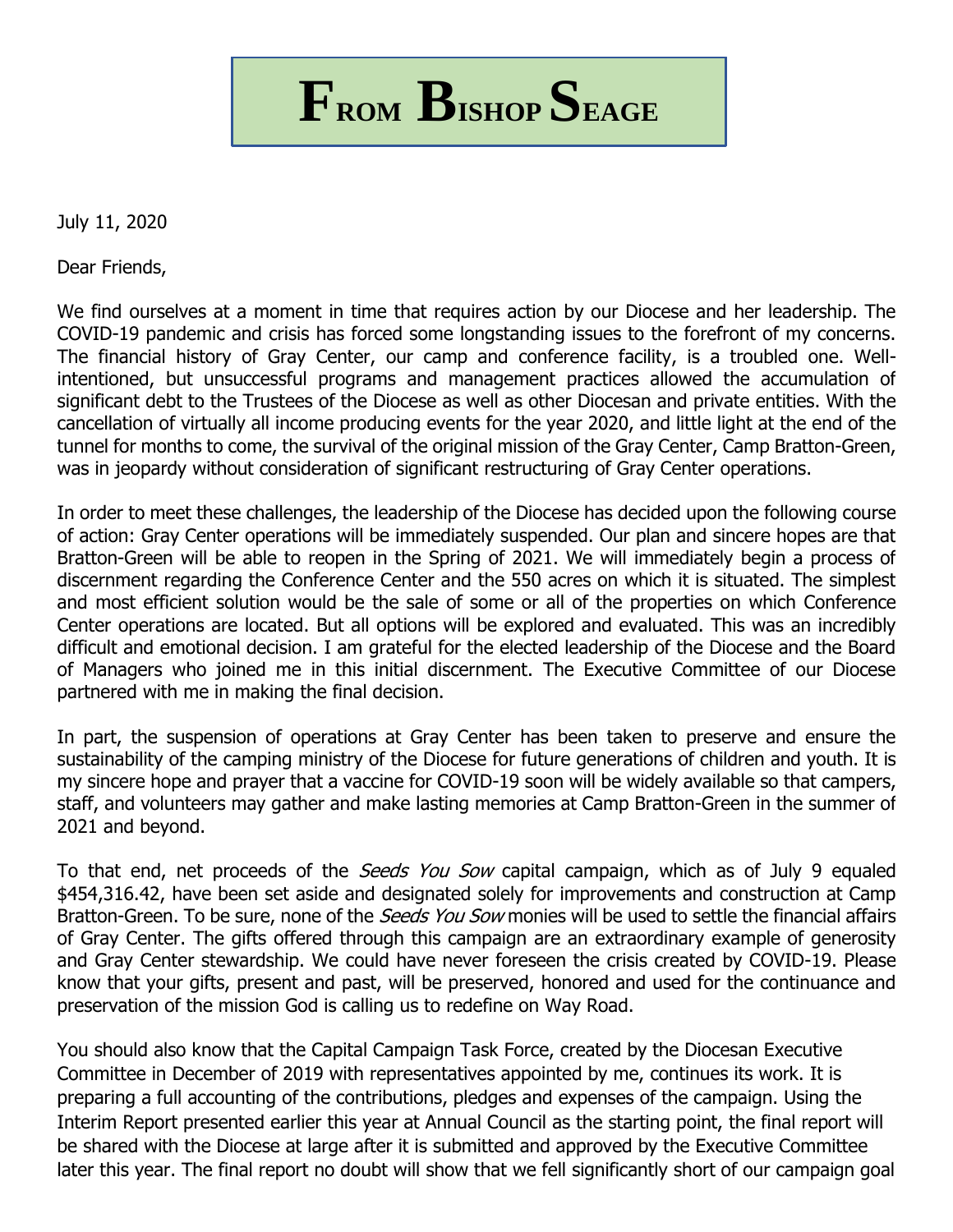campaign as being received. Rest assured, we will work diligently to leverage your generous contributions and gifts to the campaign so that Camp Bratton-Green will better accommodate camping programs and activities for years to come.

I realize this may come as a shock to many of you, but we are at the point of triage. These decisions are being made in order to save our primary mission – Camp Bratton-Green. Concerns about Gray Center have been an ongoing struggle for many years. Ironically, 2020 looked to be the best financial year for Gray Center in history before the impacts of COVID. The Gray Center staff, led by Susan Merrill, are to be commended for those efforts. I speak for myself and other Diocesan leadership about how we deeply appreciate the hard work that went into making that a possibility. We share a deep concern for those individuals that will be financially impacted by these decisions, as well as the future uncertainty this creates for them. We will work hard to mitigate this for our current employees and will offer support to them going forward.

As we move forward with this new vision of Bratton-Green we hope to create a system that is financially sustainable, and the leadership of the Diocese is committed to learning from past mistakes and creating better oversight and management. This may require new management structures, or oversight in the future. We ask your prayers for diocesan leadership, employees of Gray Center, and all those affected by these changes. Prayers for guidance, wisdom, understanding, and perseverance are greatly appreciated.

We are Easter people. Our faith rests on the belief that from death comes resurrection, new life and hope. Gray Center's ministry is in the process of being made new.

"Behold, I make all things new. And he said to me, "Write for these words are true and faithful." Rev 21:5

May the peace of Christ be always with you, **+Brian**